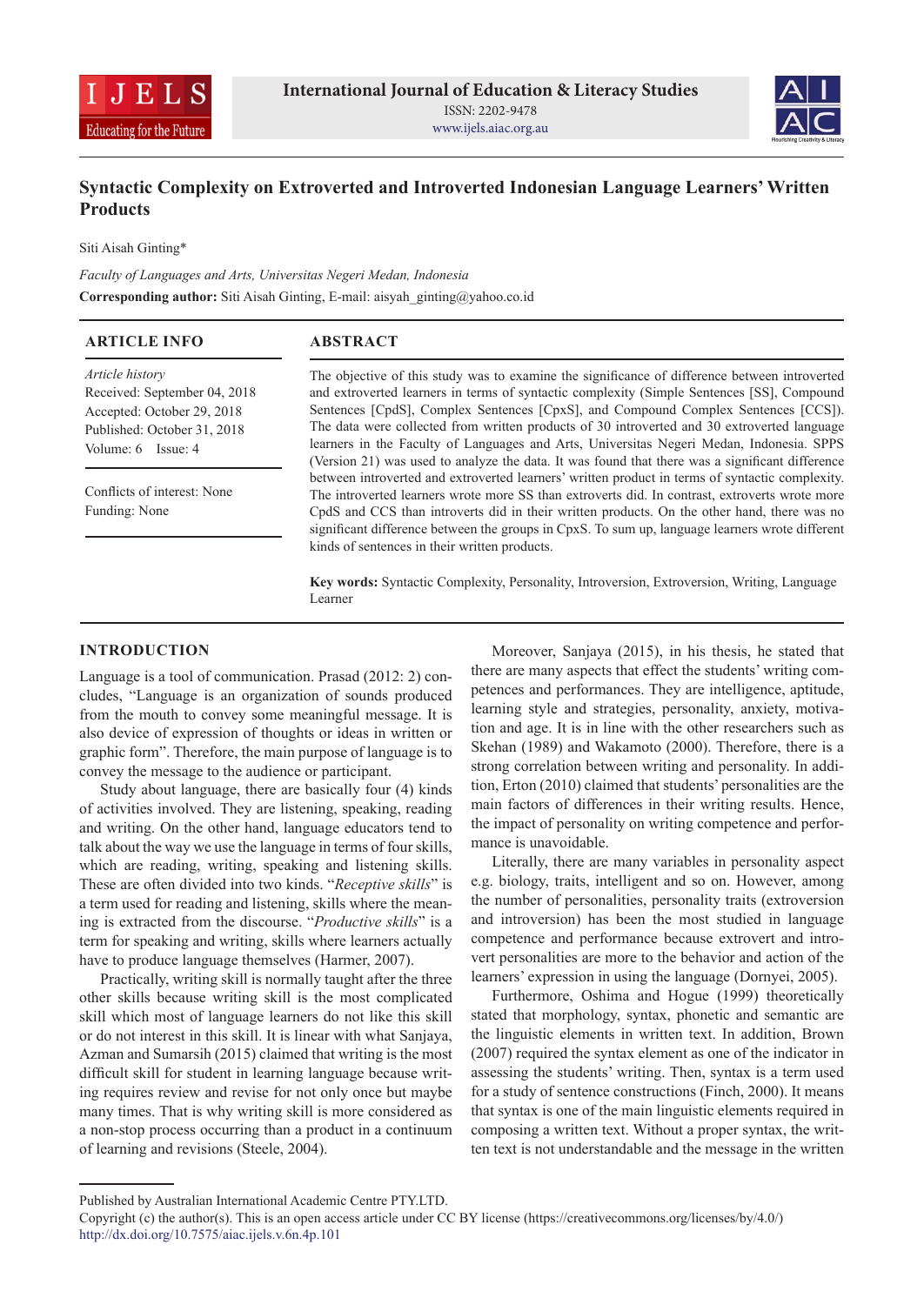the reader.

Based on the statements above, it can be logically seen that there is a correlation between personality and syntax in writing text. Therefore, it is very important to study the impact of personality (extroversion/introversion) on syntactic complexity of students' writing. The objective of this study is to examine the difference between extroverted and introverted learners in composing a text. So, teachers or lecturers will know the types of students' written text and can give some ways or suggestion to students in order to improve students' achievements in writing skill.

## **LITERATURE REVIEW**

#### **Personality**

Every person is different one another because each individual has his/her own uniqueness. In accordance with, Boyle, Mathews and Saklofske (2008) stated that personality can be defined in to two ways which are 1) characterization and individuality, or as 2) the subjacent structure that brought on the position of characteristics. For this definition, each individual naturally brings different character, attitude, behavior and actions. In addition, personality theory claimed that each person is different and uniquely characterized.

Personality has been studied in various manners pertaining to different forms of processing and learning styles (Sharp, 2008). Language of personality has been divided by psychologists (Klages, 1926; Baumgarten, 1933; Allport & Odbert, 1936) as essential and beneficial for every day interaction. Hence, personality is an elemental factor in effectuating educational aims for learners in studying any languages (Erton, 2010).

The effects of personality for learners' proficiency from scholastic accomplishment in language learning have been examined by scholars (Bratko, Chamorro-Premuzic, & Saks, 2006). The most studied personalities in language learning accomplishment are extroversion and introversion. Myers et el. (1998) define extroversion preferences as "Directing energy mainly toward the outer world of people and objects" and introversion preferences as "Directing energy mainly toward the inner world of experience and ideas" (p. 6). Based on personality type classification developed by Eysenck and Eysenck (1975), extraverted and introverted people engaged in emotional face processing were found to show differential cortical activations (Fink, 2005).

Furthermore, Brown (2000) stated that extroversion is a dimension to which a person has a fundamental need to be presented for self-image improvement, self-esteem, and sense of completeness from other person. In contrast, introversion is an extent to which a person derives a sense of wholeness and fulfillment apart from reflection from other person. Additionally, Eysenck and Eysenck (1975) claimed that extroverts like to speak and normally they are unworried, broadminded and confident, meanwhile, extroverts like to read and write, and they normally avoid to do mistakes and communicate for important talk only.

In accordance with explanation above, looking at the very contrast personality of extroverted and introverted learners, there must be possible differences in the way they construct sentences in writing. Therefore, investigating the syntactic complexity of extroverts and introverts in their written text seems to be essential for the benefit of language educational goals.

#### **Syntactic Complexity**

Syntax is linguistic element in a language. Prasad (2012) defines syntax as "the way that words and phrases are put together to form sentences in a language". In addition, literally, the word 'syntax' consists of two word-elements, *syn-,*  the latinized form of Greek preposition 'sun' which means *together* and *–tax,* derived from a Greek root, which means to put in order. The meaning of *syntax* is, thus, putting things together in an orderly manner. In brief, it is the grammar of sentences, a study of the ways in which words can be strung together to form acceptable sentences (Prasad, 2012).

Syntactic complexity is one of the three important elements in writing development in addition to fluency and accuracy (Hunt, 197s0). Even though many studies have examined syntactic complexity in the past, measures used to examine the syntactic complexity have been still a challenge for researchers because literally, syntactic complexity is a broad study. There are many elements included in syntactic complexity such as word, phrase, clauses, sentence types, and T-unit. Although syntactic complexity is a wide study, it is normally categorized in to six (6) clusters. They are T-units, sentences, clauses, phrases, words, and combined measures (Jagaiah, 2016).

Since the syntactic complexity is a large topic to be studied, the category of the syntactic complexity in this recent study is narrowed down to sentence types in a written product.

Different language may have different sentence types but in Indonesian language there are four types of sentences according to grammatical structure of the sentences: 1) *kalimat tunggal* (simple sentence), 2) *kalimat majemuk* (compound sentence), 3) *kalimat majemuk bertingkat* (complex sentence) and 4) *kalimat majemuk campuran* (compound-complex sentence). Elaboration for each type is as below:

Simple Sentence contains only one subject and one predicate. Even though the sentence is very long but if it has only one subject and one predicate, it is still categorized as simple sentence. For instance: *"mahasiswa semester tiga sedang berdiskusi di ruang kelas"* (the third semester students is discussing in classroom).

| mahasiswa semester<br>tiga | (the third semester)<br>students) | $=$ Subject    |
|----------------------------|-----------------------------------|----------------|
| sedang berdiskusi          | (is discussing)                   | $=$ Predicate  |
| di ruang kelas             | (in classroom)                    | $=$ Complement |

Compound Sentence contains two or more independent simple sentences. Normally, the sentences are combined by conjunction such as *and, or, therefore, but, hence, thus, so that* and etcetera. For instance: *"Amerika dan Jepang tergolong negara maju tetapi Indonesia dan Brunai Darussalam tergolong negara berkembang"* (America and Japan are considered as developed countries but Indonesia and Brunei Darussalam are considered as developing countries).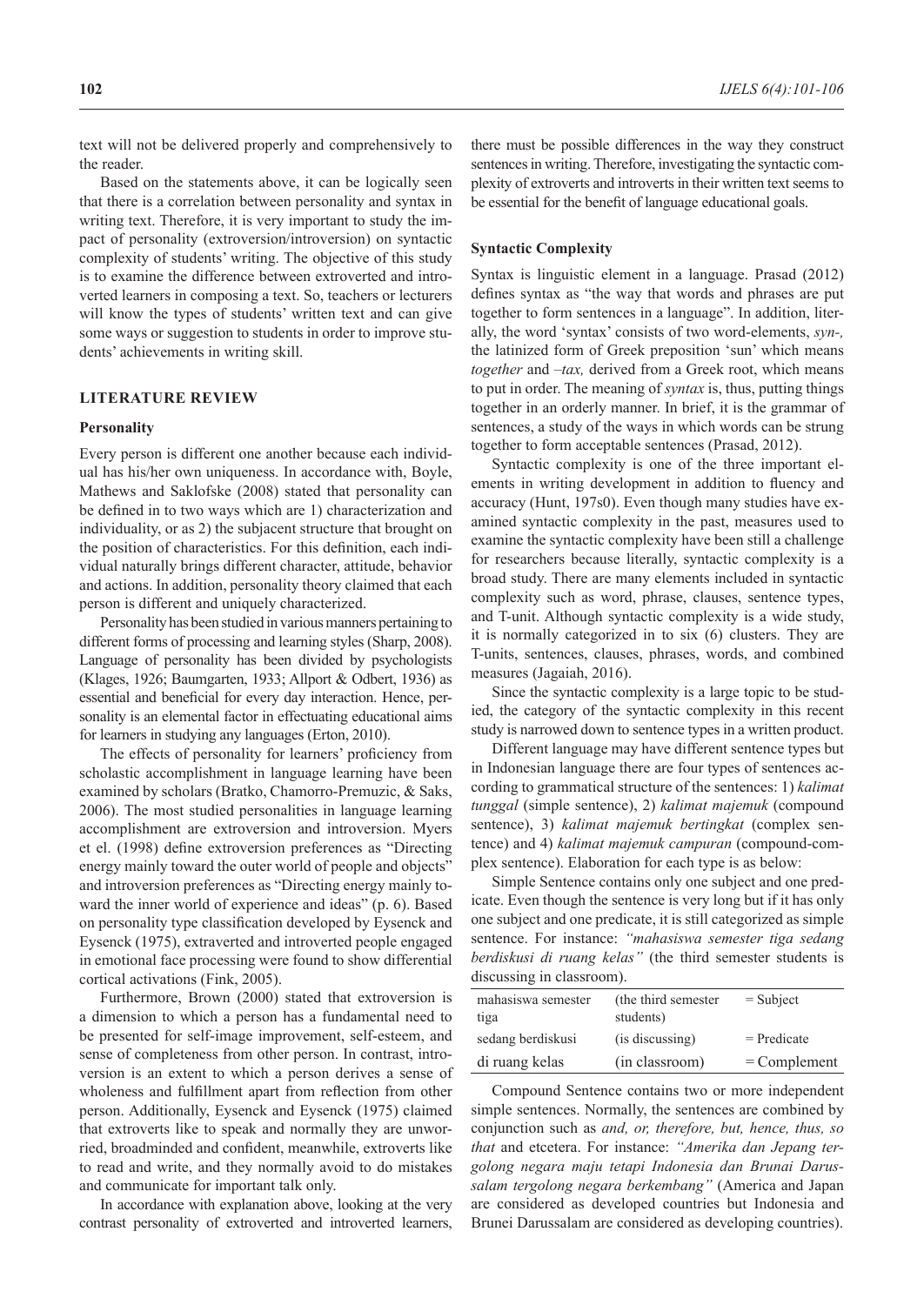| Amerika dan Jepang                 | (America and Japan)                  | $=$ Subject     |
|------------------------------------|--------------------------------------|-----------------|
| tergolong                          | (are considered as)                  | $=$ Predicate   |
| negara maju                        | (developed countries)                | $=$ Object      |
| tetapi                             | (but)                                | $=$ Conjunction |
| Indonesia dan Brunai<br>Darussalam | (Indonesia and<br>Brunei Darussalam) | $=$ Subject     |
| tergolong                          | (are considered as)                  | $=$ Predicate   |
| negara berkembang                  | (developing)<br>countries)           | $=$ Object      |

From this sentence, it can be seen that before and after the conjunction there is independent simple sentence. In addition, the position of the conjunction normally should be in between.

#### **Complex Sentence**

Complex Sentence contains one independent clause and one or more dependent clauses. The main idea or sentence is put as main clause and the subordinate is put as subordinate clause. Normally, the subordinate clause is from the view of time, cause, effect, purpose, requirements, and etcetera such as although, even though, because, if, so that, while, when, after, before, and etcetera. For instance: "*Walaupun hari ini hujan, Andy tetap pergi ke sekolah"* (although today is raining, Andi is still going to school).

| Walaupun hari ini | (although today is    | $=$ Dependent   |
|-------------------|-----------------------|-----------------|
| hujan             | raining)              | clauses         |
| Andy tetap pergi  | (Andi is still going) | $=$ Independent |
| ke sekolah        | to school)            | clause          |

Compound-Complex Sentence contains two independent clauses and one or more dependent clauses. For instance: *"kami pulang tetapi mereka masih bekerja karena tugasnya belum selesai*" (we have gone home but they have been still working because their task has not been finished yet).

| kami pulang                            |                        |
|----------------------------------------|------------------------|
| (we have gone home)                    | $=$ Independent clause |
| tetapi                                 |                        |
| (but)                                  | $=$ Conjunction        |
| mereka masih bekerja                   |                        |
| (they have been still working)         | $=$ Independent clause |
| karena tugasnya belum selesai          |                        |
| (their task has not been finished yet) | $=$ Dependent clause   |
|                                        |                        |

According to the explanation above, the four types of sentences base on the grammatical structure in Indonesian Language are similar with sentence type in English language. Therefore, in students' language written product must contain these types of sentences. Related to the students' personality traits, each student may have different way of composing a text. On that reason, syntactic complexity needs to be investigated in different personality students' written product.

# **Relationship between Syntactic Complexity and Personality (Extroversion and Introversion)**

As Eysenck and Eysenck (1975) claimed that extroversions like to speak and normally they are unworried, broadminded and confident, meanwhile, extroversions like to read and write, and they normally avoid to do mistakes and communicate for important talk only. Then, Syntax is the grammar of sentences, a study of the ways in which words can be strung together to form acceptable sentences (Prasad, 2012). Furthermore, syntactic complexity is one of the three important elements in writing development in addition to fluency and accuracy (Hunt, 1970). Therefore, since extroverted students tend to be confident and unworried, they might write so many sentences and based on their attitude they might a lot in complex sentences. If they write more complex sentences in their writing, some teachers will think they are very good in writing even though we still need to see the correctness of their sentences. On the other hand, the introverted students tend to communicate only the important thing and they tend to avoid mistake. Base on this claim, introverted students might only write simple sentences in their essay. Therefore, to examine the different between extroverted and introverted students in writing and essay in terms of the complexity of the sentences, a study has been conducted.

#### **Previous Study on Personality and Syntactic Complexity**

Practically, there are many ways of examining the syntactic analysis. Different ways will present different results and findings in the research. Recently, Sanjaya (2015) concluded in his thesis that extroversion students made more syntactic errors in their descriptive writing than introversion students did. The number of the errors was twice. Base on this findings, it can be seen that introversion is more aware and careful in composing a text than the extroversion.

Moreover, Zainuddin (2016) claimed that introverted students outperformed extroverted students in the test of syntax ability in descriptive essay. Furthermore, he said that the introverted group's sentence construction had fewer errors and was easier to understand. In contrast, the extroverted group tended to make more errors and it was more difficult to understand their writing because the clauses were sometimes too long and complex to understand.

On the other hand, Vaezi (2012) confirmed that extroversion and introversion did not contribute to any significant differences in syntactic complexity which was defined as sentence length and ratio of subordinates. It means that in terms of the style of syntax there is not much difference between the written products but in terms of the types of sentences in the written product there is need for further investigation. Therefore, there must be a possible difference between extroversion and introversion in syntactic complexity (type of sentences) in written product.

## **METHODS**

### **Participants**

This research was administered to 30 extroverted and 30 introverted Indonesian language learners in the Faculty of Languages and Arts, Universitas Negeri Medan, Indonesia. The participants were aged between 19 and 21. The participants that were purposively selected were 72 extroverts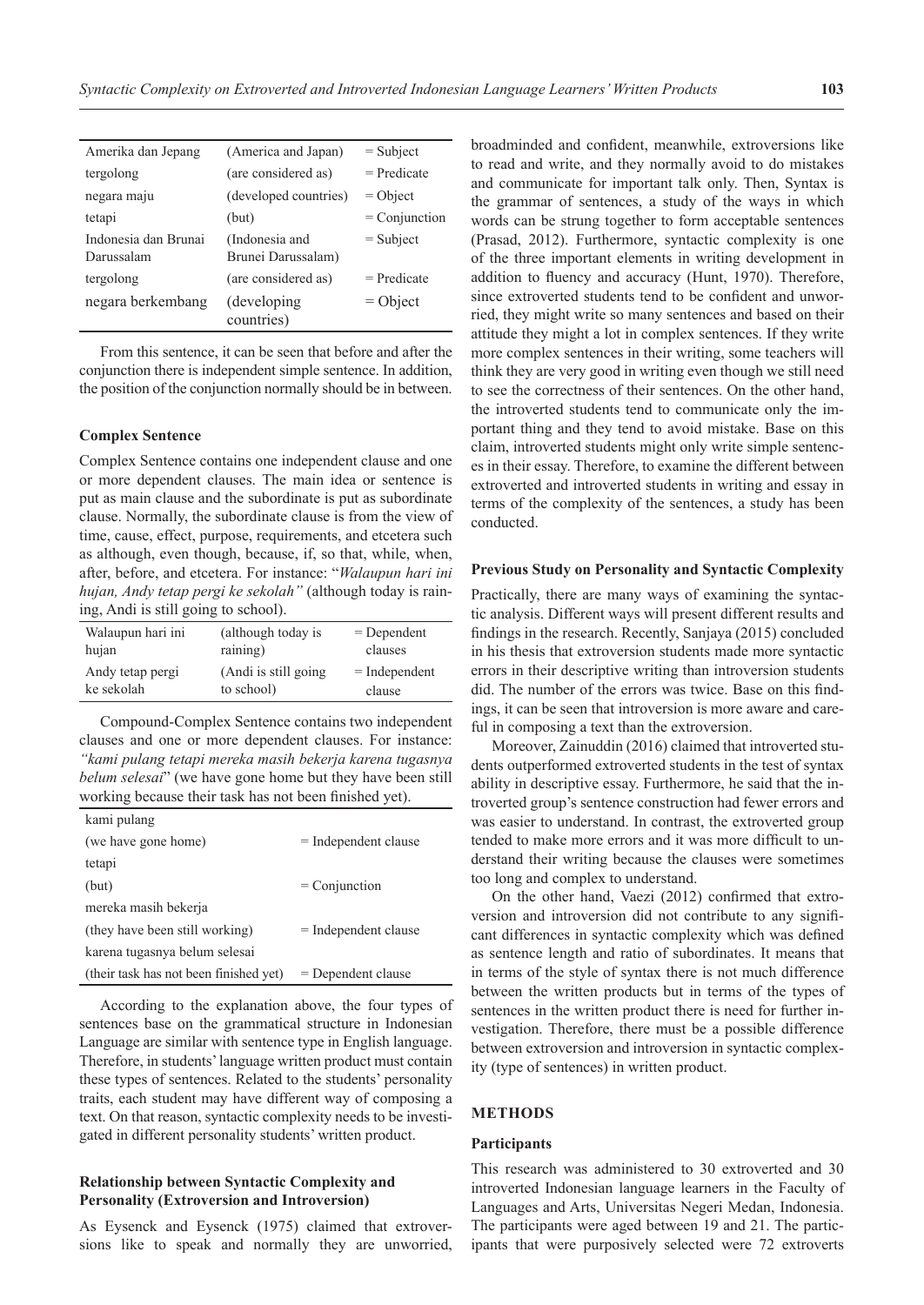and 44 introverts based on their scores on the Myers Briggs Types Indicator (MBTI) questionnaire.

#### **Instruments**

Myers Briggs Types Indicator (MBTI) questionnaire: Myers & Briggs (1998) developed this questionnaire. There are 70 questions in this questionnaire. The questions, which examine the respondent's extroversion or introversion (E/I) personality, are question number 1, 8, 15, 22, 29, 36, 43, 50, 57 and 64 only. Even though the items for E/I are only ten (10) questions, they should not be taken out from complete questionnaire since this questionnaire was integrated and the rest of the questions actually only to measure what types of E/I the participants are. In addition, quite numerous scholars such as Wakamoto, (2007), Marefat (2006), Carrell (1995) used this questionnaire to classify the personality types of participants in their research on correlation of personality traits with language skills.

#### *Writing task*

A writing task was administered to extroverted and introverted groups. The task was asking the participants to write an argumentative essay in Indonesian Language about 220 to 250 words. The topic of the task was about a social media. The question is as following:

*Sekarang ini banyak masalah yang diakibatkan oleh penggunaan sosial media terutama "Facebook" yang sangat bebas di Indonesia seperti, penipuan, penyebaran berita bohong, pembulian dengan kata-kata dan sebagainya. Oleh karena itu, pemerintah Indonesia ingin melarang dan menutup "Facebook" di Indonesia. Sejauh mana kamu setuju dan tidak setuju kepada sikap pemerintah tersebut, tulisakn pendapatmu dalam sebuah esai sepanjang 220 ke 250 kata-kata.*

Nowadays, there are so many problems which are caused by uncontrolled use of social media, Facebook, in Indonesia like, cheating, publishing hoax, bullying, and so on. Therefore, Indonesian government announced that Facebook should be banned. To what extent do you agree or disagree with it. Write an argumentative essay in about 220 to 250 words.

The task consisted of only one argumentative topic. The argumentative genre was selected since argumentative essay is one of the genres in writing skill that have to be mastered by the Indonesian language learners in Indonesia.

#### **Data Analysis**

The sentence types in each essay were grouped and counted manually. Then, the number of each type of sentences on extroverted and introverted groups' essays was listed and tabulated by using independent samples *t*-test in Statistical Package for Social Science (SPSS) version 2.1 to find out the statistical significance of difference between extroverted and introverted groups in constructing the sentences in written product.

## **RESULT AND DISCUSSION**

From 30 introverted and 30 extroverted language learners' written products, the number of each type of sentences were collected and tabulated by using independent samples *t*-test to compare the syntactic complexity between introverted and extroverted learners. Hence, the comparison is shown as follow:

Table 1 shows the values of means, standard deviation and standard error of the mean for the two groups in four (4) types of sentences according syntactic complexity. The mean score of the introverted learners in Simple Sentences (SS) was 11.47 higher than the extroverted learners. In contrast, in Compound Sentences (CpdS) the extroverted learners outperformed the introverted learners about 4.30 points. Meanwhile, in terms of Complex Sentences (CpxS), there is not much difference between introverted and extroverted groups; the extroverted learners were only 1.73 points higher than the introverted group. But, in Compound Complex Sentences the extroverted group was 4.33 points higher than introverts. Overall, there were differences between extroverted and introverted groups in terms of syntactic complexity of their written products. To examine the significance of difference between introverted and extroverted groups in syntactic complexity, the data were tabulated and computed by using independent samples *t*-test. The result of the test is presented in the Table 2.

An independent samples *t*-test was computed using SPSS (Version 21) to find out the difference between extroverts and introverts in terms of syntactic complexity. The difference was found to be statistically significant for SS  $t$  (58) = 46.255, *p* ≤.05, for CpdS *t* (58) = -17.883, *p* ≤.05, and for CCS *t* (58)  $= -22.501, p \le 0.05$ . The results indicated that there was significant difference between extroverted and introverted group in terms of sentence types, which are in Simple Sentences, Compound Sentences and Compound Complex Sentences. But for CpxS  $t$  (58) = 724,  $p \ge 0.05$ , the result indicated that there was no significant difference between extroverted and introverted groups which means they have similar number of this type of sentences in their written products.

The current results agree with Sanjaya et al.'s (2015) who reported a significant difference between extroverts and introverts in their writing skill. In addition, Jagaiah (2016) concluded that syntactic complexity has a strong relationship with writing quality; the more complex of the sentences

| Table 1. The comparison of introverted and extroverted |  |
|--------------------------------------------------------|--|
| learners' syntactic complexity                         |  |

|      |                           |  |        | Personality n M SD Standard error mean |
|------|---------------------------|--|--------|----------------------------------------|
| SS   | Introverted 30 16.47 1.14 |  |        | 0.21                                   |
|      | Extroverted 30 5.00       |  | 0.74   | 0.14                                   |
| CpdS | Introverted 30 4.00       |  | 0.69   | 0.13                                   |
|      | Extroverted 30 8.30 1.12  |  |        | 0.20                                   |
| CpxS | Introverted 30 8.00       |  | - 1.39 | 0.25                                   |
|      | Extroverted 30 7.73       |  | - 146  | 0.27                                   |
| CCS  | Introverted 30 0.87       |  | 0.51   | 0.09                                   |
|      | Extroverted 30 5.20       |  | 0.92   | 0.17                                   |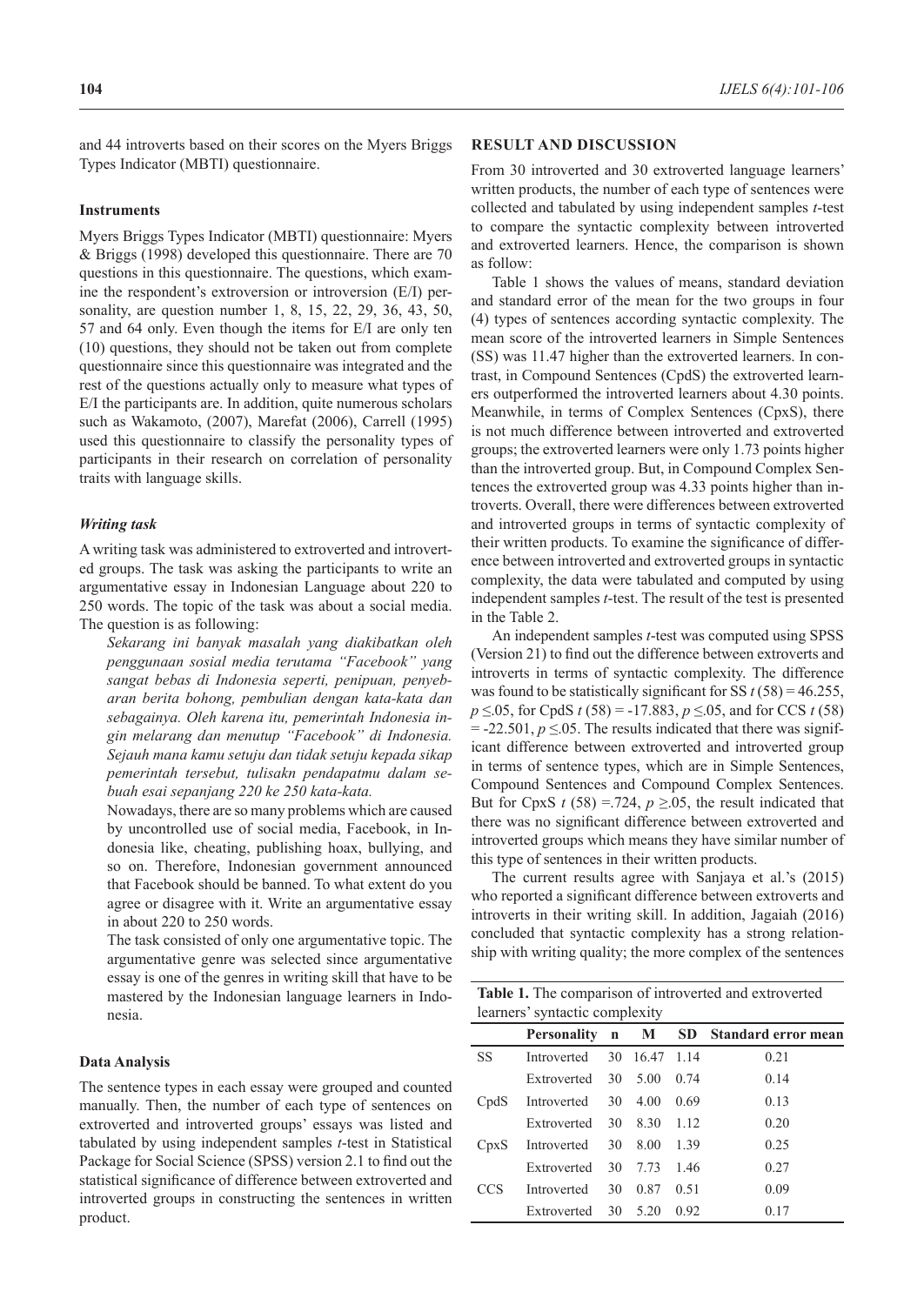| Table 2. Comparison between extroverts and introverts' syntactic complexity |                                         |       |                                      |        |              |  |  |
|-----------------------------------------------------------------------------|-----------------------------------------|-------|--------------------------------------|--------|--------------|--|--|
|                                                                             | Levene's test for equality of variances |       | <i>t</i> -test for equality of means |        |              |  |  |
|                                                                             | F                                       | Sig.  | t                                    | df     | $\mathbf{p}$ |  |  |
| <b>SS</b>                                                                   |                                         |       |                                      |        |              |  |  |
| Equal variances assumed                                                     | 12.688                                  | 0.001 | 46.255                               | 58     | 0.000        |  |  |
| Equal variances not assumed                                                 |                                         |       | 46.255                               | 49.948 | 0.000        |  |  |
| CpdS                                                                        |                                         |       |                                      |        |              |  |  |
| Equal variances assumed                                                     | 8.816                                   | 0.004 | $-17.883$                            | 58     | 0.000        |  |  |
| Equal variances not assumed                                                 |                                         |       | $-17.883$                            | 48.473 | 0.000        |  |  |
| CpxS                                                                        |                                         |       |                                      |        |              |  |  |
| Equal variances assumed                                                     | 1.275                                   | 0.264 | 0.724                                | 58     | 0.472        |  |  |
| Equal variances not assumed                                                 |                                         |       | 0.724                                | 57.857 | 0.472        |  |  |
| <b>CCS</b>                                                                  |                                         |       |                                      |        |              |  |  |
| Equal variances assumed                                                     | 32.767                                  | 0.000 | $-22.501$                            | 58     | 0.000        |  |  |
| Equal variances not assumed                                                 |                                         |       | $-22.501$                            | 45.011 | 0.000        |  |  |
| <b>CCS</b>                                                                  |                                         |       |                                      |        |              |  |  |
| Introverted                                                                 | 30                                      | .87   | .51                                  | .09    |              |  |  |
| Extroverted                                                                 | 30                                      | 5.20  | .92                                  | .17    |              |  |  |

in written product, the higher the quality of the writing. The finding of this current study indicated that introverted learners wrote more Simple Sentences (SS) and fewer Compound Complex Sentences (CCS). Therefore, teachers should encourage and teach them to write more CCS until they reach a proportionate amount of CCS in their writings. On the other hand, the extroverts wrote more Compound Sentences and Compound Complex Sentences and fewer Simple Sentences in their essays. Therefore, they should be monitored not to write lengthy sentences in order for reader to understand the content. In so doing, teachers have to encourage students to balance syntactic complexity in their writings.

## **CONCLUSION**

The results of the present study showed that there is a difference between extroverted and introverted language learners in writing an essay particularly in constructing sentences. This might happen because their personalities automatically oblige them to do so. However, even though they have natural differences, both introverts and extroverts are able to improve their writing skills. Teachers should monitor, guide and train these learners on how to write a variety of sentences in their essays.

# **REFERENCES**

- Allport, G. W., & Odbert, H. S. (1936). Trait-names: A psycho-lexical study. *Psychological monographs*, *47*(1).
- Baumgaerten, F. (1933). Die Charaktereigensehaften [The Character Traits]. Bern: Francke.
- Boyle, G. J., Matthews, G., & Saklofske, D. H. (Eds.). (2008). *The Sage handbook of personality theory and assessment: Personality measurement and testing (Vol. 2).* London: Sage.
- Bratko, D., Chamorro-Premuzic, T., & Saks, Z. (2006). Personality and school performance: Incremental validity

of self-and peer-ratings over intelligence. *Personality and Individual Differences*, *41*(1), 131-142.

- Brown, H.D. (2000). *Principles of language learning and*  teaching (4<sup>th</sup> edition). New York: Pearson Longman.
- Brown, H. D. (2007). *Teaching by Principles; An Interactive Approach to Language Pedagogy* (3rd edition). New York: Pearson Longman.
- Carrell, P. L. (1995). The effects of writers' personalities and raters' personalities on the holistic evaluation of writing. *Assessing Writing, 2*, 153-190.
- Dörnyei, Z. (2005). *The Psychology of the Language Learner: Individual Differences in Second Language Acquisition*. Mahwah: Lawrence Erlbaum Associates.
- Erton, I. (2010). Relation between personality traits, language learning styles and success in foreign language achievement. *Journal of Education, 38,* 115-126.
- Eysenck, H. J., & Eysenck, S. B. G. (1975). *Manual for the Eysenck Personality Inventory.* Sandiego, California: Educational and Industrial testing service in http://legacy.library.ucsf.edu/tid/pfd3aa00/pdf.
- Finch, G. (2000). *Linguistic Terms and Concepts.* New York: St. Martin's Press.
- Fink, A. (2005). *Conducting research literature reviews: From the internet to paper*. London: Sage.
- Harmer, J. (2007). *The Practice of English Language Teaching. Fourth Edition*. Cambridge: Pearson Longman.
- Hunt, K.W. (1970). Syntactic maturity in school children and adults. *Monographs of the Society for Research in Child Development, 35*(1), 1- 61.
- Jagaiah, T. (2016). *Syntactic complexity measures: Variation by genre, grade-level, and students writing abilities*(Unpublished manuscript)
- Klages, L. (1926). Die psychologischen Errungenschaften Nietzsches.
- Marefat, F. (2006). Student writing, personality type of the student and the rater: Any interrelationship? *Reading*